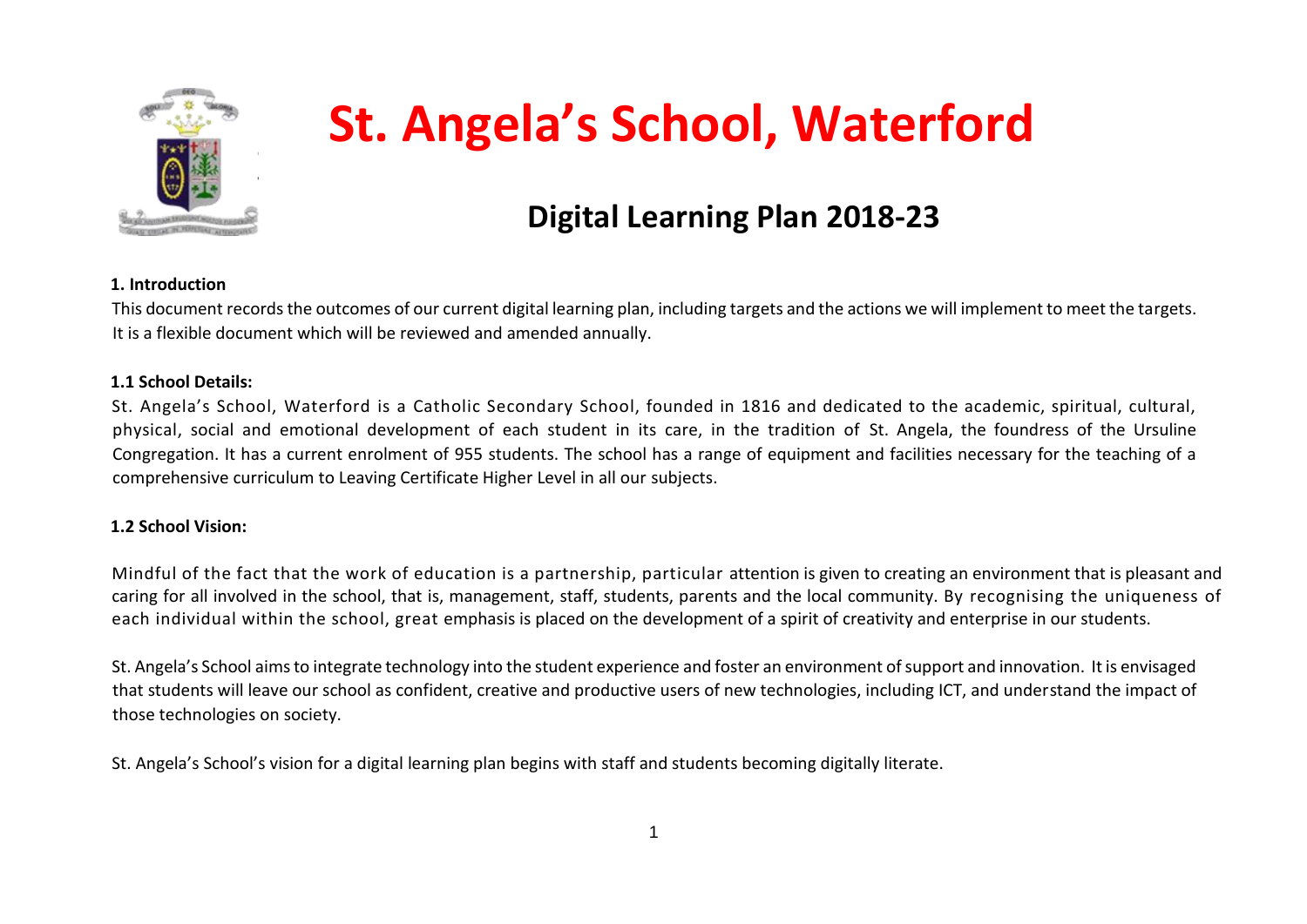#### **1.3 Brief account of the use of digital technologies in the school to date:**

- All teachers have use of a school laptop and there is a projector in every classroom.
- All students and teachers log-on to computers using their own username and password.
- All students and teachers have their own email account and have access to Office365.
- We have six computer labs and two trollies 180 devices in total. These computer labs are used for LCA, LCVP, Music, Career Guidance, ECDL, CBA's and teaching of ICT to both 1<sup>st</sup> Year and 4<sup>th</sup> Year students. Computer equipment can be pre-booked by teachers in other subject areas.
- Physical Education Department 7-iPads and 2 Projectors.
- We have two dedicated learning support rooms equipped with 14 student tablets and a projector in each room.
- A small number of students with Special Educational Needs use laptops or iPads to support their learning.
- We have one mobile laptop and projector which can be used for staff meetings and parent meetings.
- The school broadband is comprised of a combination of wired and wireless service. The school is receiving 300Mb broadband but this speed is not being received in all parts of the school. The infrastructure needs to be updated and expanded to have the potential of 300Mb broadband in all parts of the school.
- We have a school website [\(www.ursw.ie\)](http://www.ursw.ie/) and a twitter account that are regularly updated. Vsware software is used to send texts to parents and parents can submit absence notes.
- VSWare is used to record student data, attendance and assessment results.
- Payments are received electronically via VSWare.
- To maintain the existing digital learning infrastructure, we have out-sourced a service contract for on-going maintenance SolveIT.
- Printing facilities available for both staff and students printers and photocopiers.
- Phone system updated.

#### **2. The focus of this Digital Learning Plan**

We have undertaken a digital learning evaluation in our school.

#### • **Teacher Digital Learning Survey**

Online digital surveys are carried out among the staff. The main areas of focus are:

Reflection on learning, teaching and assessment practices

The use of digital technologies in the classroom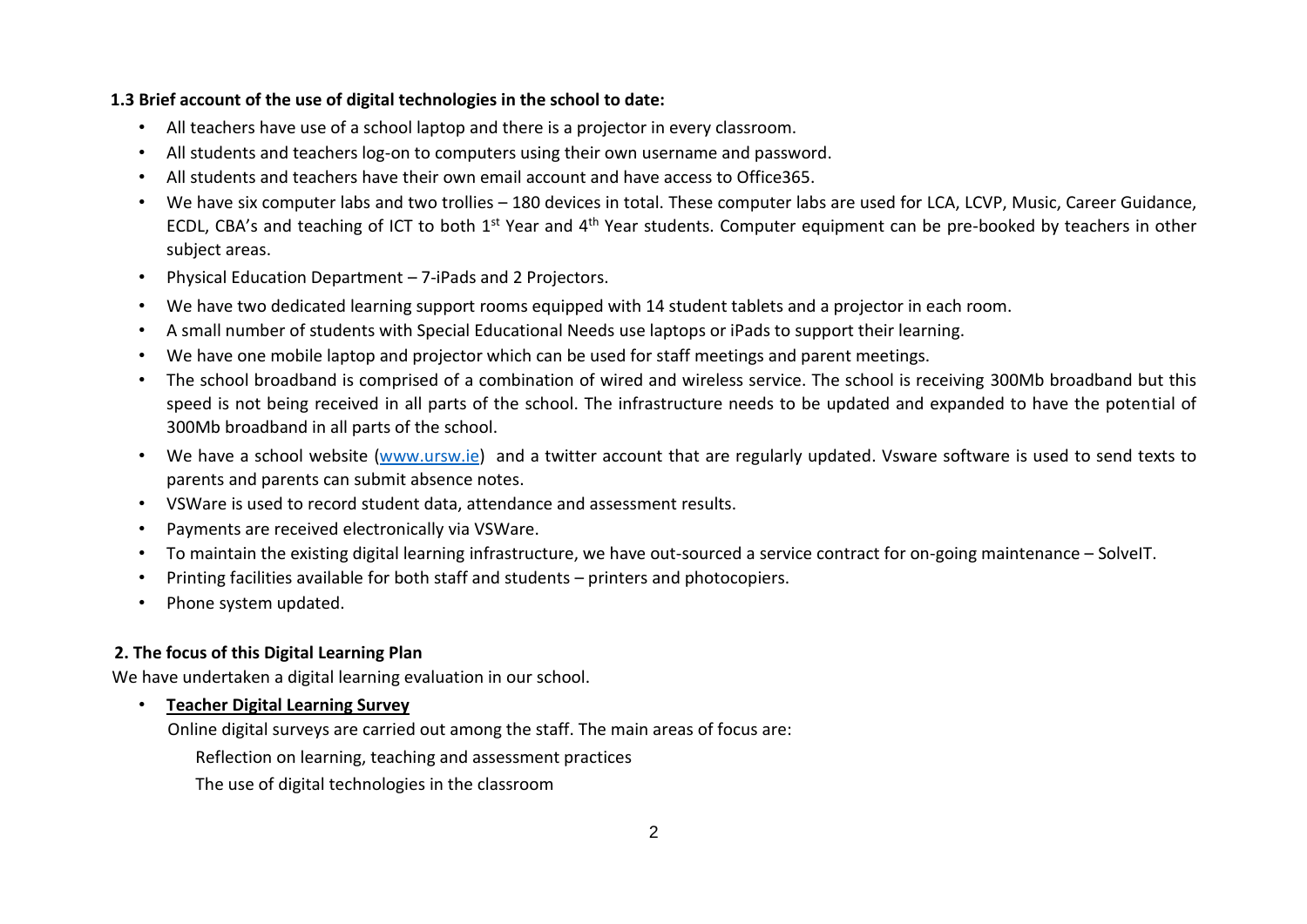Professional collaborative review

#### **Digital Learning Cluster Group Formed**

Focus groups have been established to work on developing our digital learning plan. Meetings were scheduled to evaluate our current digital practices and gather information from staff to help develop our Digital Learning Action Plan.

#### **Student Digital Learning Survey**

Attitudinal online surveys are carried out to elicit the views of students on their use of digital technologies in the classroom, their access to internet at home and to reflect on their digital learning experiences.

#### **2.1 The dimensions and domains from the Digital Learning Framework being selected**

**Dimension Teaching and Learning** 

Domain 1: Learner Outcomes

#### **2.2 The standards and statements from the Digital Learning Framework being selected**

| <b>Standard (Teaching &amp; Learning)</b>                                                                                                                                 | Statement(s)                                                                                                             |
|---------------------------------------------------------------------------------------------------------------------------------------------------------------------------|--------------------------------------------------------------------------------------------------------------------------|
| <b>Domain 1: Learner Outcomes</b><br>Standard 1: Students enjoy their learning and thus are motivated to<br>learn and expect to achieve as learners                       | Students use appropriate digital technologies to foster active<br>engagement in attaining appropriate learning outcomes. |
| <b>Domain 1: Learner Outcomes</b><br>Standard 2: Students have the necessary knowledge, skills and<br>attitudes required to understand themselves and their relationships | Students understand the potential risks and threats in digital<br>environments.                                          |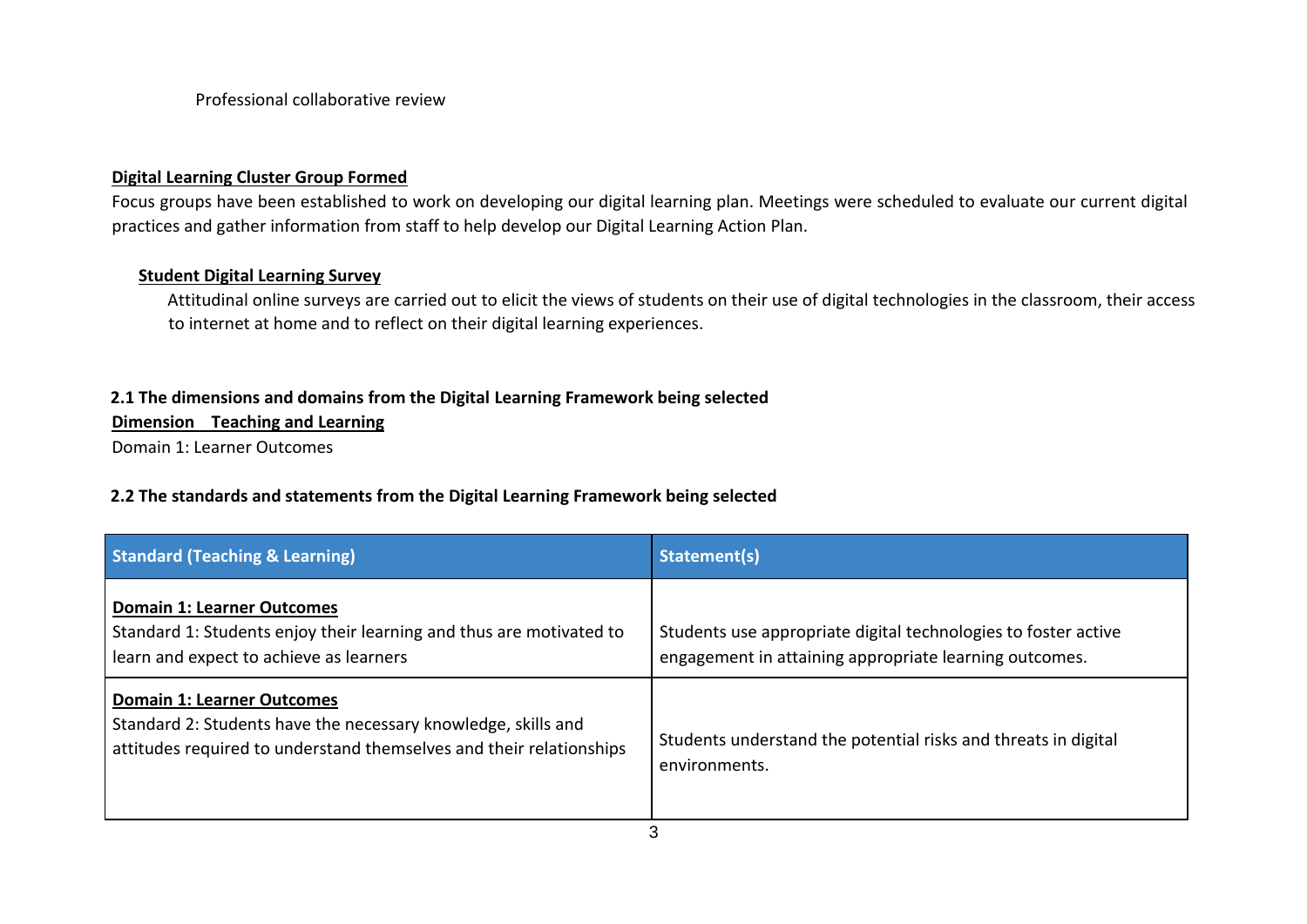#### **2.3. Strengths identified with regards to digital learning in St. Angela's**

- Subject departments described and analysed teaching strategies/ online resources to use in class.
- All staff have their own school email address
- Coding club, a lunchtime activity was introduced in November 2017
- The individual needs of our SEN students are being met in terms of the assistive technology required.
- The SEN Department avail of suitable professional development and on-going support in relation to the use of ICT and liaise with the IT Coordinator on the type of assistive technology device that a student requires and the type of software needed.
- Staff received training on Microsoft Teams to enable them to confidently introduce new digital technologies in the classroom and to bridge the gap between home and school life during the pandemic.
- Each department has one member who they can seek IT support from.
- Staff and students are made aware of Safer Internet use.
	- $\circ$  Survey students to get information on what their needs are on staying safe online.
	- o An awareness campaign on online safety
	- o Participate in World Safer Internet Day
	- o Safer Internet week in school.
	- o Poster display
	- o Slogans

.

- o Community Garda talks for staff and students.
- o Talk on Coco's Law
- o [www.webwise.ie](http://www.webwise.ie/)

#### **2.5 To further improve our digital learning practice**

- It is imperative that the broadband infrastructure is improved as we currently have a mix of cable and wireless broadband.
- As ICT becomes an integral part of teaching and learning in both Junior and Senior cycles, each subject department will require time to share good practice and learn from colleagues.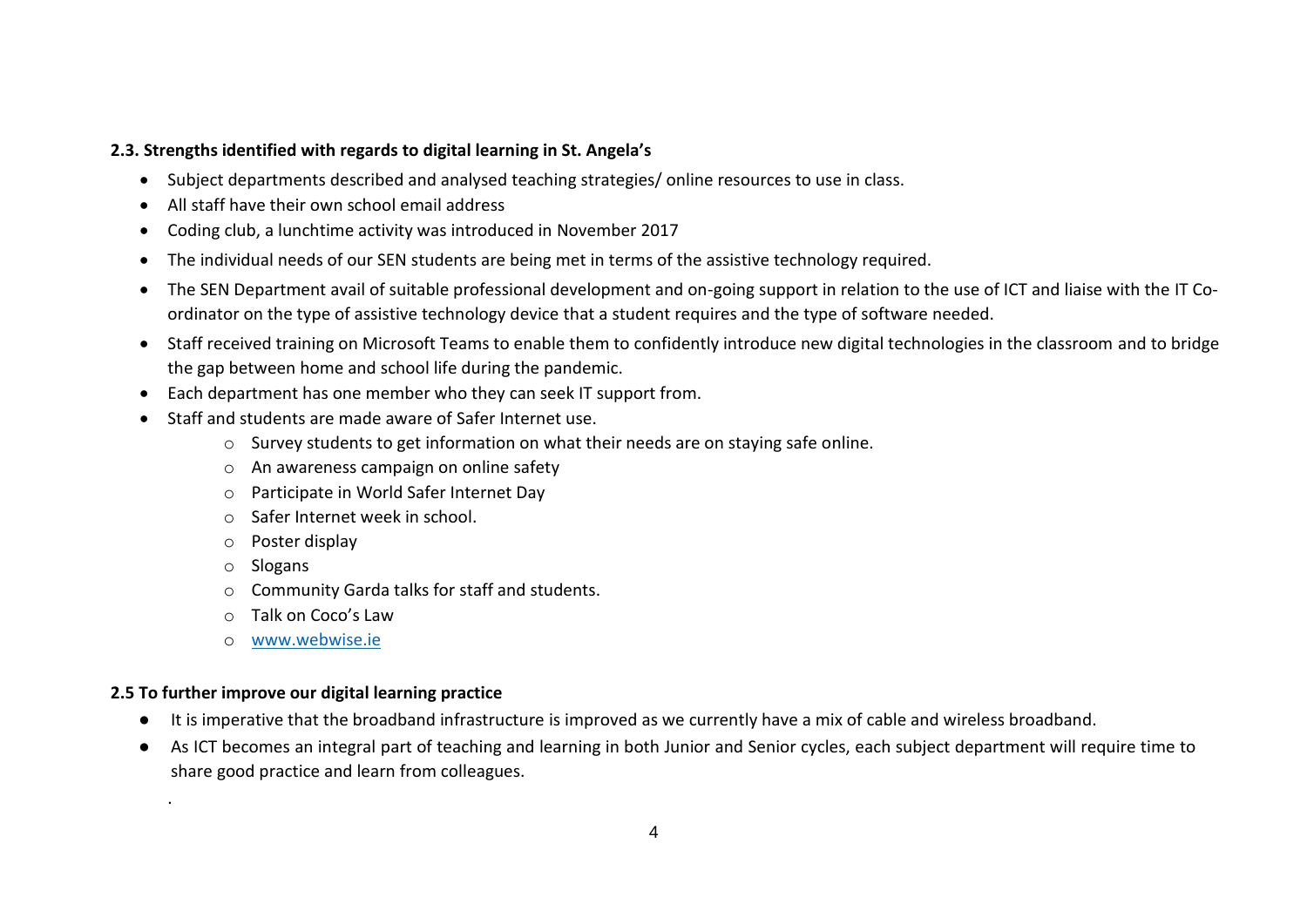#### **3. Our Digital Learning plan**

On the next page we have recorded:

- The **targets** for improvement we have set
- The **actions** we will implement to achieve these
- **Who is responsible** for implementing, monitoring and reviewing our improvement plan?
- How we will measure **progress** and check **outcomes** (criteria for success) As we implement our improvement plan, we will record:
- The **progress** made, and **adjustments** made, and **when**
- **Achievement of targets** (original and modified), and **when**

### **Digital Learning Action Plan (Teaching and Learning)**

**Domains 1 : Learner Outcomes** 

#### **STANDARD(S):**

- Students have the necessary knowledge, skills and attitudes required to understand themselves and their relationships
- Students engage purposefully in meaningful learning activities

**STATEMENT(S):** Students use appropriate digital technologies to foster active engagement in attaining appropriate learning outcomes. Students have a positive attitude towards the use of digital technologies and are aware of possible risks and limitations.

Students understand the potential risks and threats in digital environments

Students use digital technologies for sourcing, exchanging of information to develop understanding and support basic knowledge creation.

TARGETS: 1<sup>st</sup> Year and Transition Year students become familiar with Office 365 and to give specific tasks that require the use of digital technologies for their completion. They will become proficient in critiquing and referencing information and check reliability of information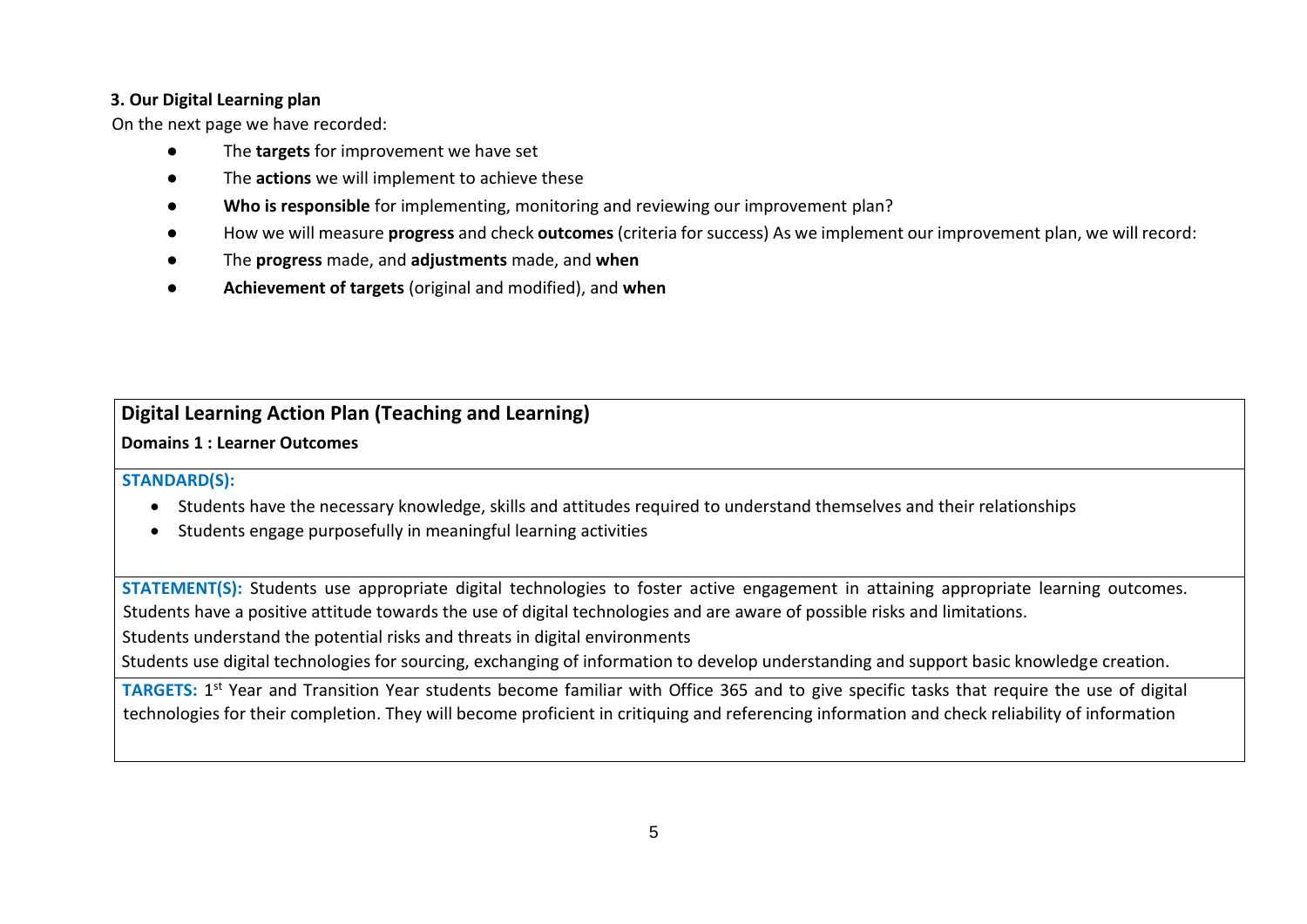| <b>ACTIONS</b><br>(What needs to be done?)                                                                                                                | <b>TIMEFRAME</b><br>(When is it to be done<br>by?) | <b>PERSONS / GROUPS</b><br><b>RESPONSIBLE</b><br>(Who is to do it?) | <b>CRITERIA FOR SUCCESS</b><br>(What are the desired outcomes?)                                                                              | <b>RESOURCES</b><br>(What<br>resources are<br>needed?) |
|-----------------------------------------------------------------------------------------------------------------------------------------------------------|----------------------------------------------------|---------------------------------------------------------------------|----------------------------------------------------------------------------------------------------------------------------------------------|--------------------------------------------------------|
| Set up profiles for<br>new 1st year<br>students and delete<br>6 <sup>th</sup> year student<br>profiles<br>Set up folders for<br>new 1st year<br>students. | August each year                                   | <b>ICT Coordinator</b>                                              | Each Student will have correct<br>profiles to logon to school IT<br>system.<br>Students will have folders<br>available for saving documents. | School ICT<br>system                                   |
| Give email<br>addresses and<br>Office 365 rights to<br>all 1 <sup>st</sup> Year students<br>students.                                                     | August/September<br>each year.                     | <b>ICT Coordinator</b>                                              | Each student will be able to log-<br>on to their own Office 365.                                                                             | Office 365,<br>Active<br>Directory                     |
| Teach students<br>File Management<br>on Network and<br>Office 365                                                                                         | September 2018                                     | I.T.Teachers during<br>Computer class                               | Students will be able to set up<br>folder for each subject and be able<br>to store information for each<br>subject area.                     | Computer<br>and Office<br>365                          |
| PowerPoint<br>Safety on the net                                                                                                                           | September 2018<br>October 2018                     | <b>Class Teacher</b><br><b>Class Teacher</b>                        | Will be able to use PowerPoint for<br>presentation in all subjects.                                                                          | Computer<br>and<br>Office365                           |
|                                                                                                                                                           |                                                    |                                                                     |                                                                                                                                              |                                                        |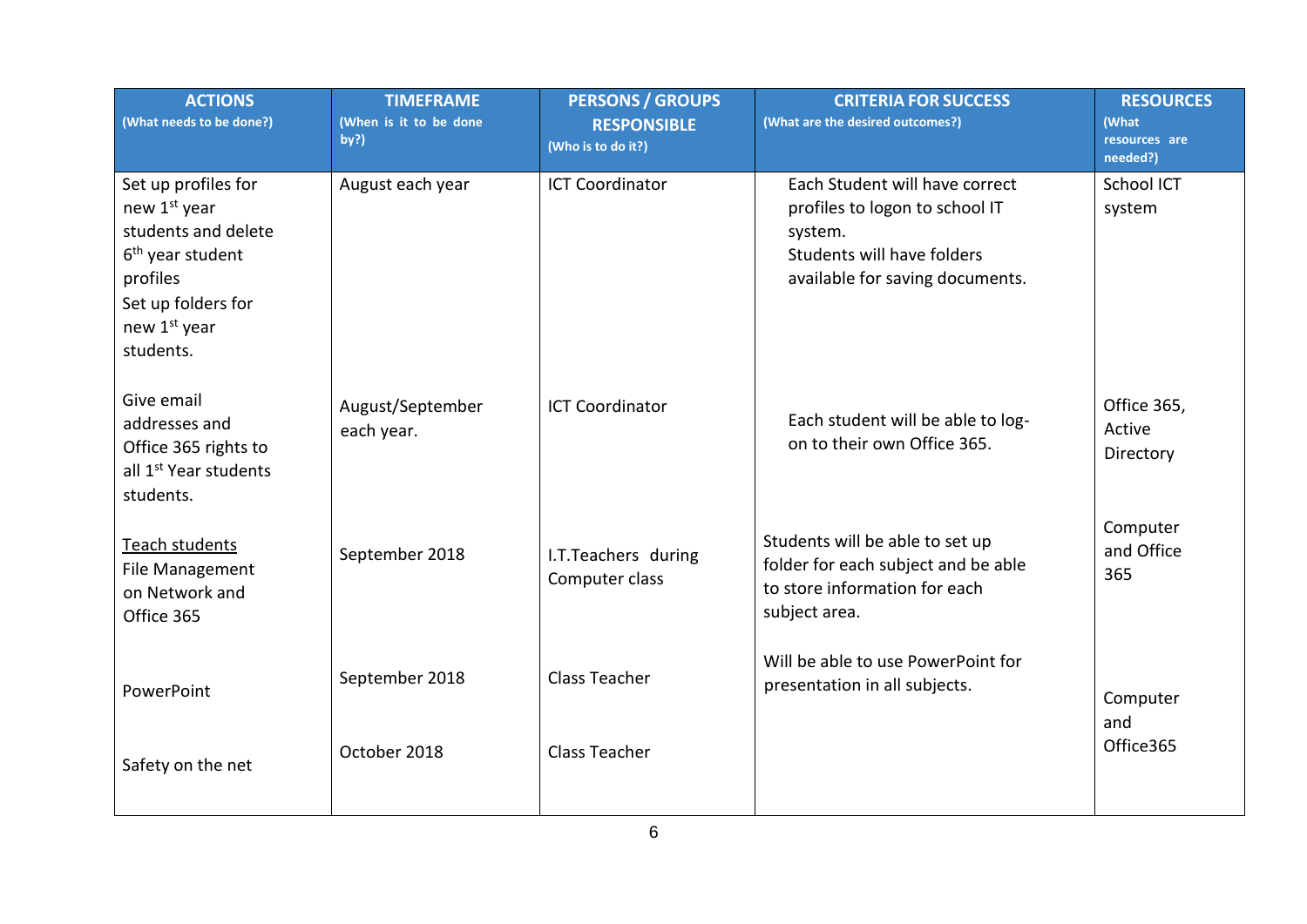| Email                                                                         | October 2018   | <b>Class Teacher</b> | How to send and receive emails.<br>How to communicate with their<br>teachers using email and Teams                   | School<br>devices                        |
|-------------------------------------------------------------------------------|----------------|----------------------|----------------------------------------------------------------------------------------------------------------------|------------------------------------------|
| Educating<br>$\bullet$<br>students on<br>plagiarism and<br>copyright.         | October 2      | <b>Class Teacher</b> | Students will be aware that they<br>cannot plagiarise their work                                                     |                                          |
| Remote<br>$\bullet$<br>collaboration<br>through Office<br>365                 | September 2018 | <b>Class Teacher</b> | Students will be able to connect and<br>communicate with staff members<br>through various methods on Office<br>365   | I.T. Device                              |
| The ability to<br>$\bullet$<br>publish and<br>share digitally                 | October 2018   | <b>Class Teacher</b> | We will have over 90% of the<br>student surveyed.                                                                    | I.T. Device                              |
| Teach students<br>$\bullet$<br>how to compile<br>a research<br>document       | October 2018   | <b>Class Teacher</b> | 1 <sup>st</sup> and 2 <sup>nd</sup> year students will have<br>been taught a module on internet<br>safety and risks. | Internet<br>Computer                     |
| Teach students<br>$\bullet$<br>the necessary<br>skills to link<br>referencing | May 2019       | <b>Class Teacher</b> | Students will be able to<br>reference                                                                                | Internet<br>safety<br>class<br>resources |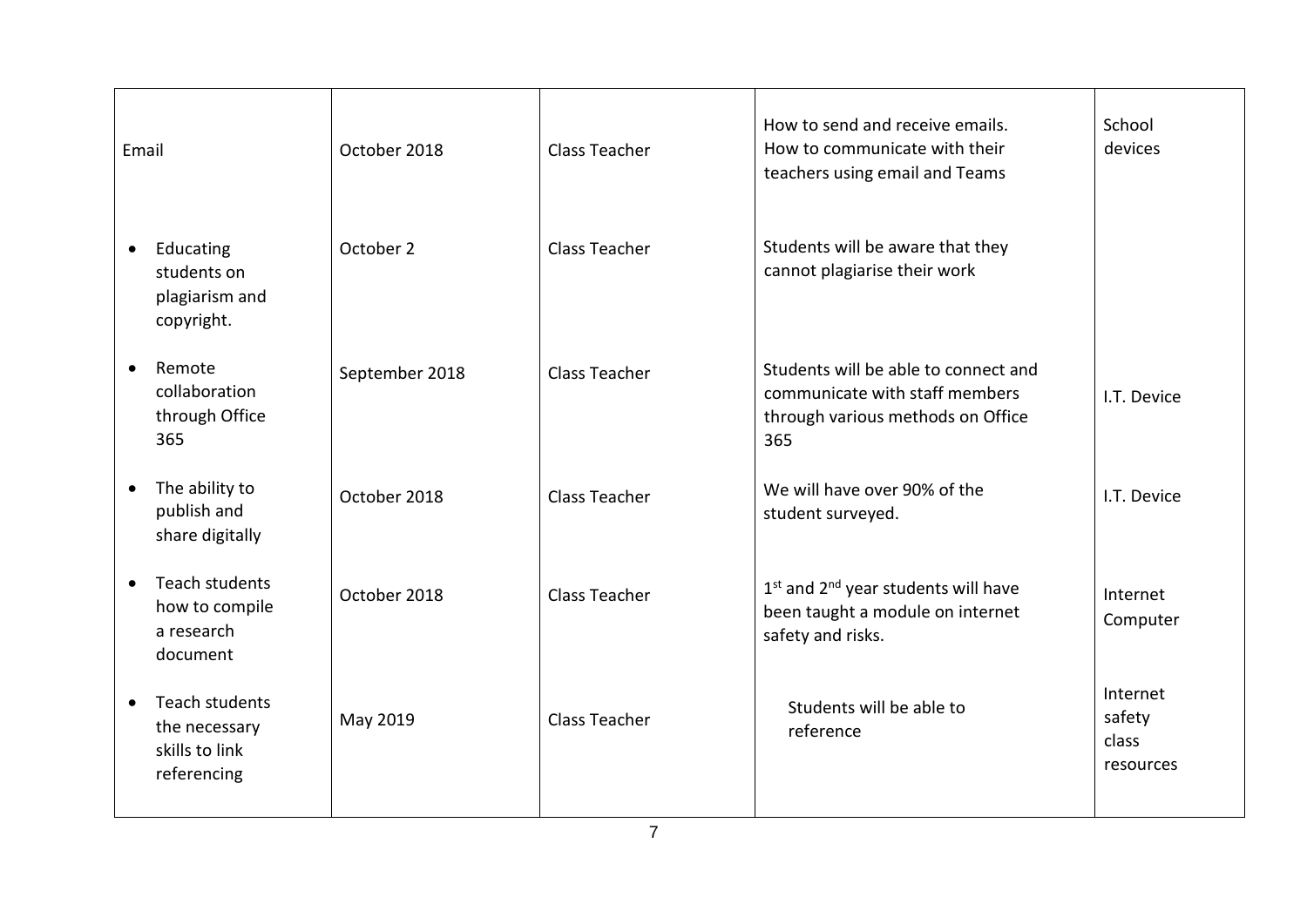| Survey Students on<br>the Attitudes and<br><b>Digital Practices</b> | May<br>2019       | I.T. Teachers during<br>Computer class | Teachers can use this information<br>to guide their teaching in the future                                                                              |                                       |
|---------------------------------------------------------------------|-------------------|----------------------------------------|---------------------------------------------------------------------------------------------------------------------------------------------------------|---------------------------------------|
| Digital safety<br>module completed                                  | <b>March 2019</b> | SPHE/I.T.Teachers<br>to deliver module | Students will be aware of what to<br>stay away from on the internet and<br>what practices to stay away from to<br>keep themselves safe                  |                                       |
| <b>Teams Chat</b>                                                   | May 2020          | Class Teacher                          | Be able to send messages and share<br>resources. Students will be able to<br>communicate with their teachers<br>and peers using Teams Chat<br>function. | Computer<br>and Teams                 |
| <b>Microsoft Forms</b>                                              | May 2020          | Class Teacher                          | Fill out and submit a<br>survey/assessment using Microsoft<br>Forms.                                                                                    | Computer<br>and<br>Microsoft<br>Forms |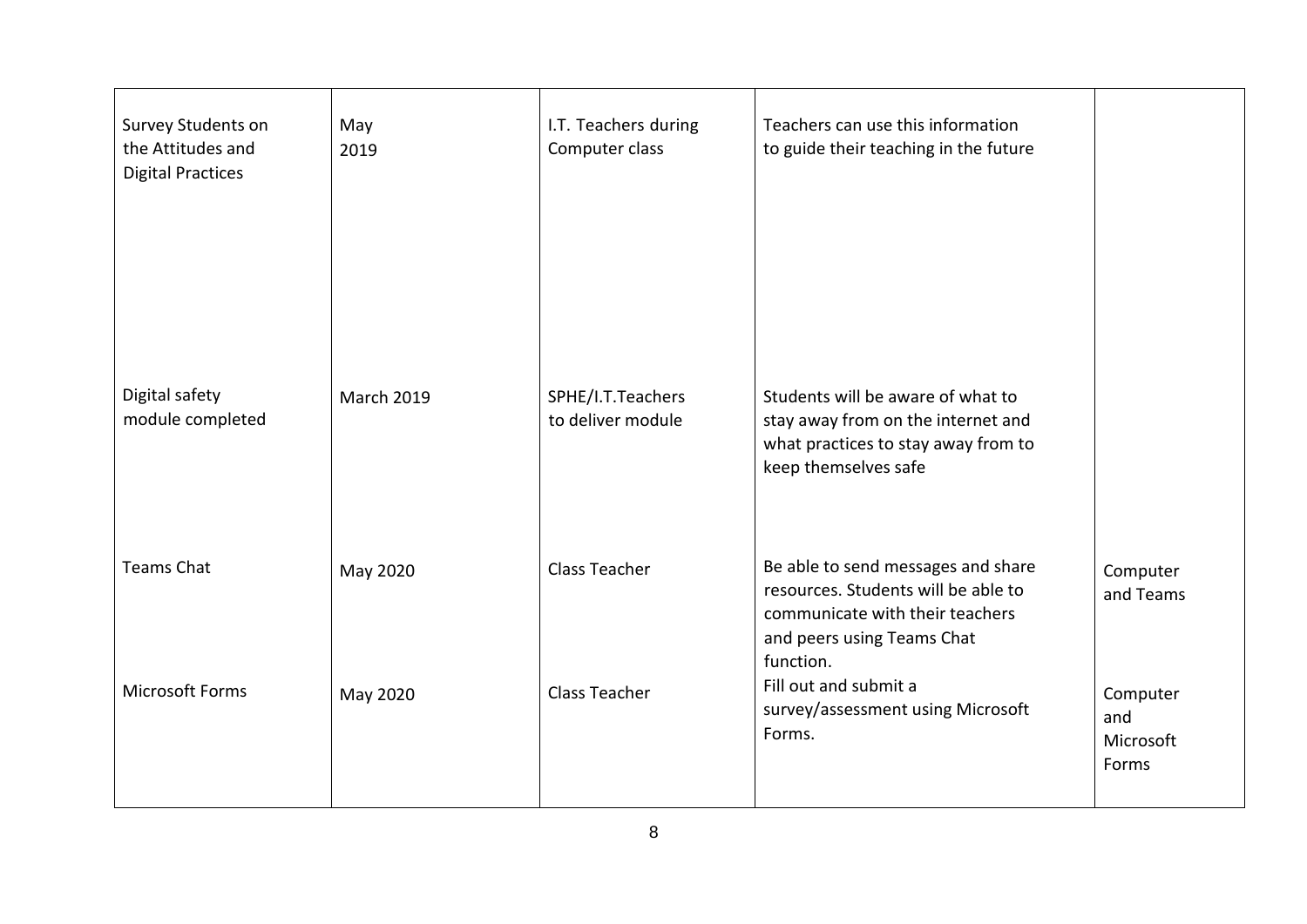| Receive work       | May 2020          | Class Teacher        | Recognise that work has been                                                                                   | Computer  |
|--------------------|-------------------|----------------------|----------------------------------------------------------------------------------------------------------------|-----------|
| posted through     |                   |                      | assigned via a Class Team.                                                                                     | and Teams |
| Teams              |                   |                      |                                                                                                                |           |
|                    |                   |                      |                                                                                                                |           |
| Join a Live        | November 2020     | <b>Class Teacher</b> |                                                                                                                | Computer  |
| Meeting/Class      |                   |                      |                                                                                                                | and Teams |
|                    |                   |                      | Be able join a meeting set up in a                                                                             |           |
| Submit an          | November 2020     |                      | Class Team.                                                                                                    | Computer  |
| Assignment using   |                   | <b>Class Teacher</b> |                                                                                                                | and Teams |
| Teams              |                   |                      | Be able to submit a completed                                                                                  |           |
|                    |                   |                      | assignment that was assigned by a                                                                              |           |
| Use Class Notebook | <b>March 2021</b> | Class Teacher        | teacher.                                                                                                       | Computer  |
| (One Note)         |                   |                      |                                                                                                                | and Teams |
|                    |                   |                      | Access resources posted by a                                                                                   |           |
|                    |                   |                      | teacher.                                                                                                       |           |
|                    |                   |                      | Attach pictures of their own work                                                                              |           |
|                    |                   |                      | for teacher to view and correct.                                                                               |           |
|                    |                   |                      |                                                                                                                |           |
|                    |                   |                      | EVALUATION PROCEDURES: (How are we progressing? Do we need to make adjustments? Have we achieved our targets?) |           |
|                    |                   |                      |                                                                                                                |           |
|                    |                   |                      |                                                                                                                |           |
|                    |                   |                      |                                                                                                                |           |
|                    |                   |                      |                                                                                                                |           |
|                    |                   |                      |                                                                                                                |           |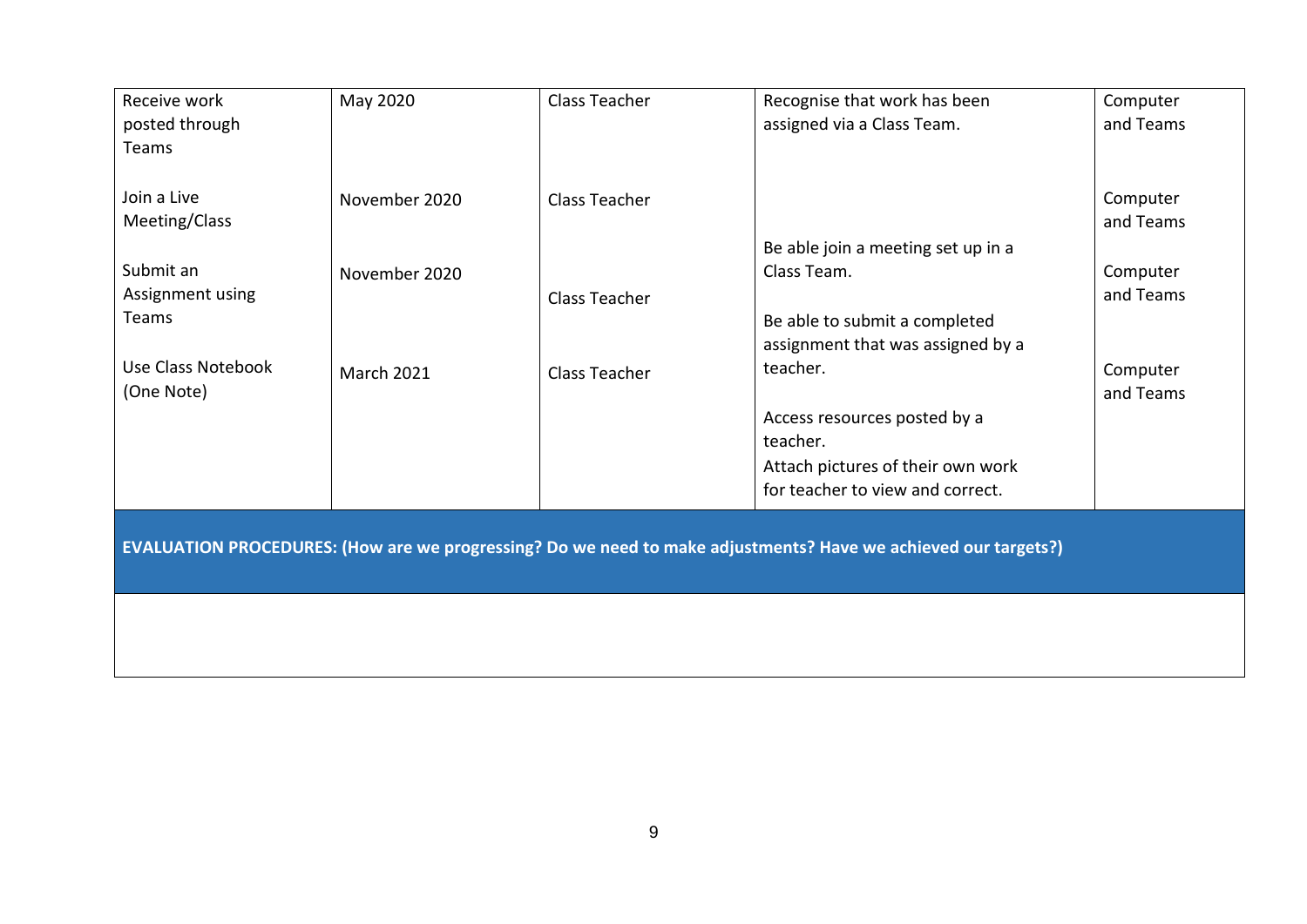## **Digital Learning Action Plan (Teaching and Learning)**

**Domains 4 : Teachers' Collective / Collaborative Practice**

#### **STANDARD(S):**

Teachers value and engage in professional development and professional collaboration.

**STATEMENT(S):** Teachers engage in professional development and work with colleagues to help them select and align digital technologies with effective teaching strategies to expand learning opportunities for all students.

Teachers evaluate, demonstrate and reflect with peers on the use of digital technologies to innovate and improve educational practice.

**TARGETS:** All teachers trained in effective use of Office365 Teams. Teachers using Office365 to collaborate within their departments and with students.

| <b>ACTIONS</b><br>(What needs to be done?)                                                      | <b>TIMEFRAME</b><br>(When is it to be done<br>by?) | <b>PERSONS / GROUPS</b><br><b>RESPONSIBLE</b><br>(Who is to do it?) | <b>CRITERIA FOR SUCCESS</b><br>(What are the desired outcomes?)                              | <b>RESOURCES</b><br>(What<br>resources are<br>needed?)  |
|-------------------------------------------------------------------------------------------------|----------------------------------------------------|---------------------------------------------------------------------|----------------------------------------------------------------------------------------------|---------------------------------------------------------|
| Train a number of<br>key teachers to<br>teach others<br>Office $365 -$<br>OneDrive and<br>Teams | October 2018                                       | I.T. Coordinator                                                    | Teachers will be trained in<br>Office 365 Teams                                              | Office 365,<br>Active<br>Directory                      |
| Training for all staff                                                                          | September 2018                                     | After School                                                        | Teachers will be shown how to set<br>up a Team, how to add member.<br>How to open in OneNote | 4<br>Computer<br>rooms<br>3-4 Tutors<br>in each<br>room |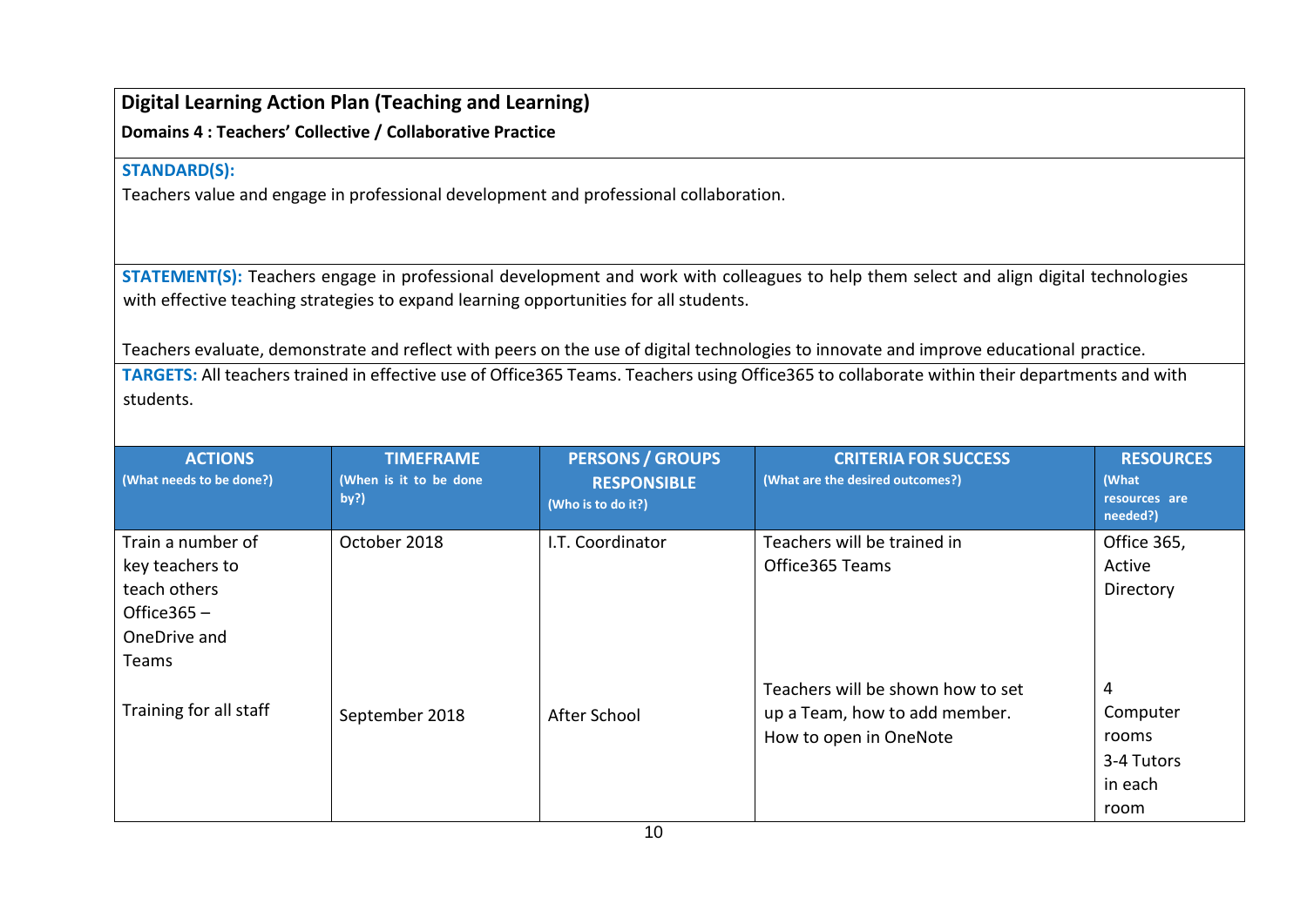| Peer Collaboration                                                  | December 2018            | A volunteer staff<br>member teaches a<br>topic. Once per<br>month after school. | Teachers will be trained in some<br>aspect of ICT which following<br>research is requested. | Computer<br>Room      |
|---------------------------------------------------------------------|--------------------------|---------------------------------------------------------------------------------|---------------------------------------------------------------------------------------------|-----------------------|
| Survey Students on<br>the Attitudes and<br><b>Digital Practices</b> | May 2019                 | I.T. Teachers                                                                   | We will know what topics we need<br>to concentrate next                                     |                       |
| Elect one member<br>in each department<br>to act as IT Support.     | August 2019              | Heads of<br>Departments                                                         | Teacher will help other teachers in<br>their Department with any I.T.<br>issues             |                       |
| Acceptable Use<br>Policy                                            | <b>March 2020</b>        | Principal and Senior<br><b>Management Team</b>                                  | Teachers will be aware of the rules<br>in place                                             |                       |
| Training for staff on<br><b>MS Teams</b>                            | August/September<br>2020 | Teachers volunteer<br>to train other<br>teachers                                | Teachers will be more comfortable<br>using MS Teams                                         | School<br>devices     |
| Training for staff on<br><b>MS Teams</b>                            | November 2020            | Teachers volunteer<br>to train other<br>teachers                                | Teachers will be more confident<br>using MS Teams                                           | School<br>devices     |
| Training for staff on<br>new devices                                | December 2020            | Teachers volunteer<br>to train other<br>teachers                                | Teachers will be able to use their<br>devices in class and at home                          | <b>New</b><br>devices |